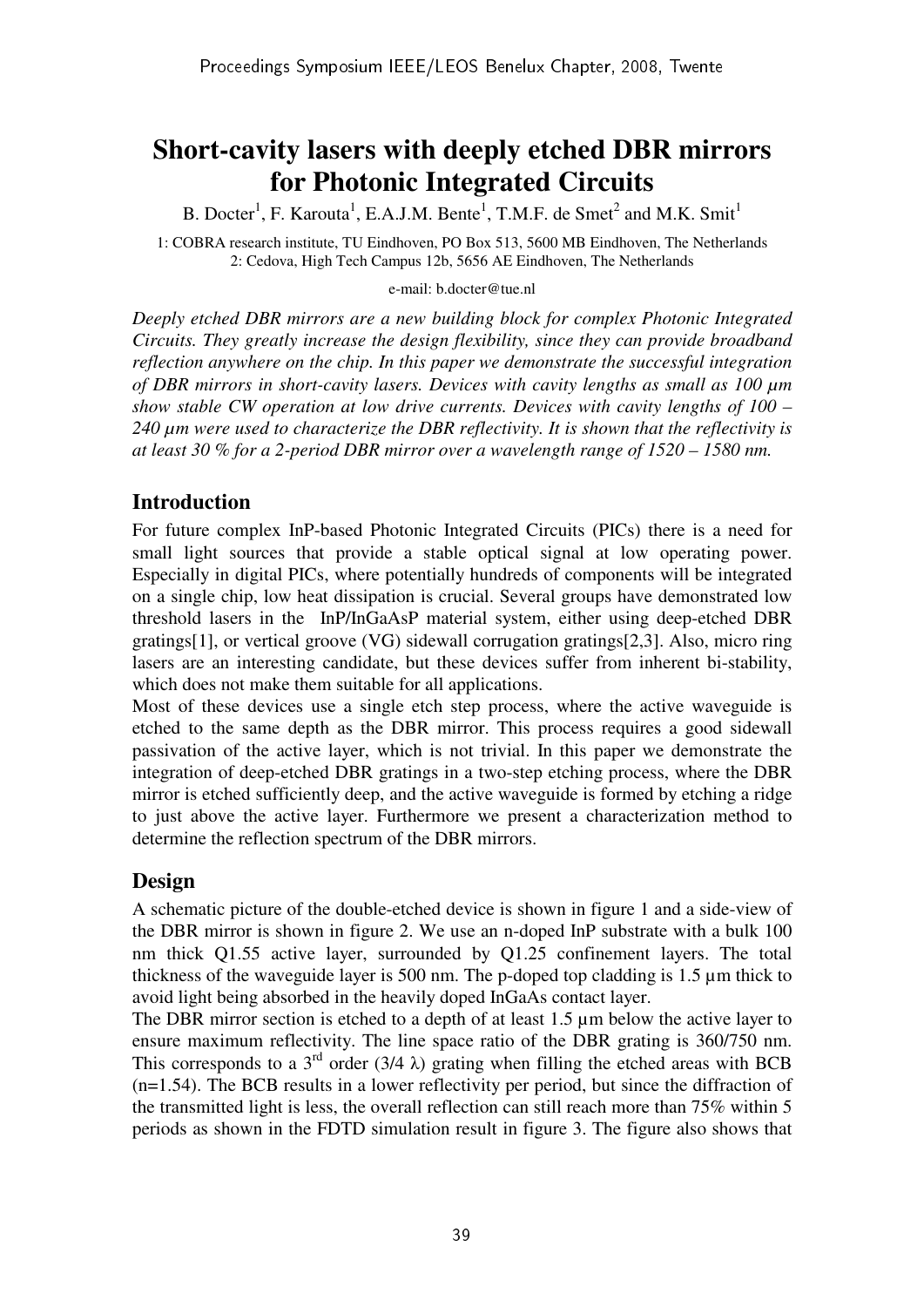

750 nm 360 nm InGaAs contact laye 1.5 µm  $\exists$  $\frac{1}{2}$ p-InP Q 1.25 500 nm Q 1.55 waveguide laye F Q 1.25 n-InP

*Figure 1: Schematic picture of the double etched device* 



*Figure 3: 2D-FDTD simulation results: Reflection and transmission of 1st and 3rd order gratings filled with BCB and air* 

*Figure 2: Side view of DBR mirror section* 



*Figure 4: 2D-FDTD simulation results: Reflection spectra of 3rd order BCB filled gratings* 

the transmission of BCB filled gratings is higher than in the case of no filling. This is beneficial for the total efficiency of the laser device when used in an integrated circuit. We choose a 3<sup>rd</sup> order design over a 1<sup>st</sup> order design, because it is easier to fabricate. However, this compromises the reflection bandwidth somewhat and therefore also the fabrication tolerance. Figure 4 shows the calculated reflection spectra of the  $3<sup>rd</sup>$  order design for a number of different grating periods. It is shown that the grating still has a high-reflectivity bandwidth of more than 200 nm, which is generally wider than the gain bandwidth of the material system used here.

### **Fabrication**

For the fabrication of the DBR laser we use a 3-level masking process with separate lithography steps for the DBR pattern and the waveguide pattern as described in [4]. The shallow-deep definition is done by photolithography with a polyimide layer. We use polyimide instead of normal photoresist because it can withstand higher temperatures. After baking the polyimide at 300  $^{\circ}$ C the sample is etched in a Cl<sub>2</sub>:Ar:H<sub>2</sub> ICP process to a depth of about 4 um. Then the polyimide is removed and the rest of the device is etched to a depth of 1.9  $\mu$ m in a CH<sub>4</sub>:H<sub>2</sub> ICP process. This etching process is stopped just above the Q1.55 active layer, creating a shallow ridge waveguide. The chip is then covered with a thin  $(-75 \text{ nm})$  SiO<sub>2</sub> layer that serves as an adhesion promoter for the BCB that is used to planarize the structure. After the planarization the  $SiO<sub>2</sub>$  is removed from the top of the active waveguide by  $CHF_3$  RIE and a Ti/Pt/Au contact is formed on top by photolithography and lift-off. The n-contact is also made by Ti/Pt/Au. Finally the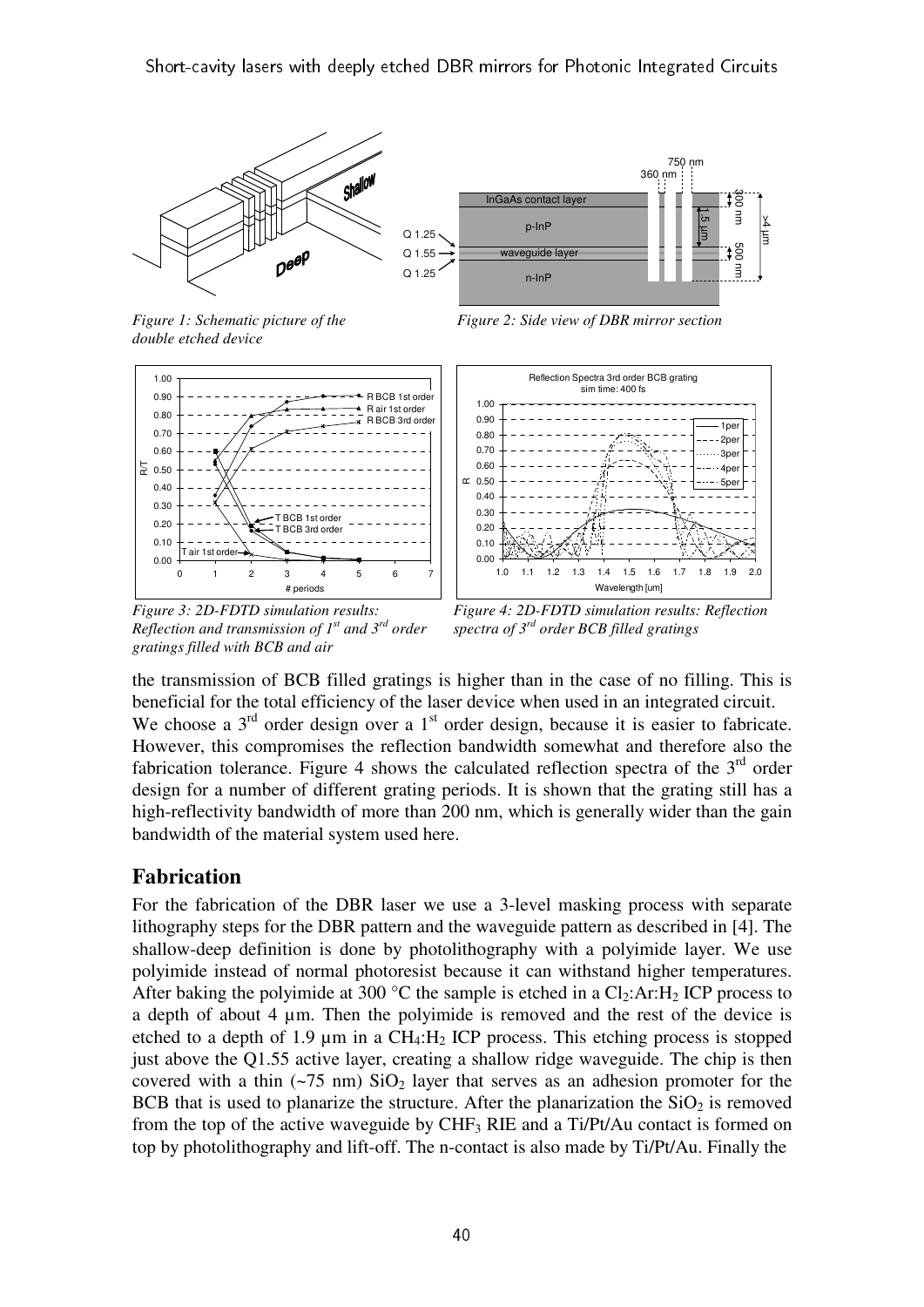

*Figure 5: Microscope picture of cleaved chip Figure 6: Threshold current densities* 





*Figure 7: DBR reflectivity for 2 period gratings Figure 8: DBR reflectivity for 1-5 period gratings* 

chip is cleaved so that we form a laser cavity between a DBR grating and a cleaved facet, as shown in the microscope photo in figure 5.

### **Characterization**

First the threshold currents were recorded for a set of  $100 \mu m$  long devices with various waveguide widths. The threshold current densities are shown in figure 6. In these shortcavity devices the mirror loss dominates the threshold condition and it is therefore expected that the variation in threshold current density is mainly caused by a variation in mirror reflectivity. However, the measurement results do not show a clear trend in the threshold current density as a function of number of DBR periods.

To directly extract the mirror reflectivity from the threshold current density one needs to know the gain of the active medium as a function of current very accurately. The only way of obtaining some information about the gain in these structures is to measure the threshold current of a reference device with known mirror reflectivities, for example with cleaved mirrors. Because we do not thin the substrate, the minimum length of a cleaved facet laser is 800 µm. It thus operates at a much lower current density and therefore also at a different wavelength range.

To circumvent this problem we determine the current density at which the material gain of the (Q1.55) active layer is 0. At this transparency current density the modal field still experiences propagation losses due to high doping concentration in the other layers. These propagation losses can be obtained by using the well known Fabry-Perot formula: